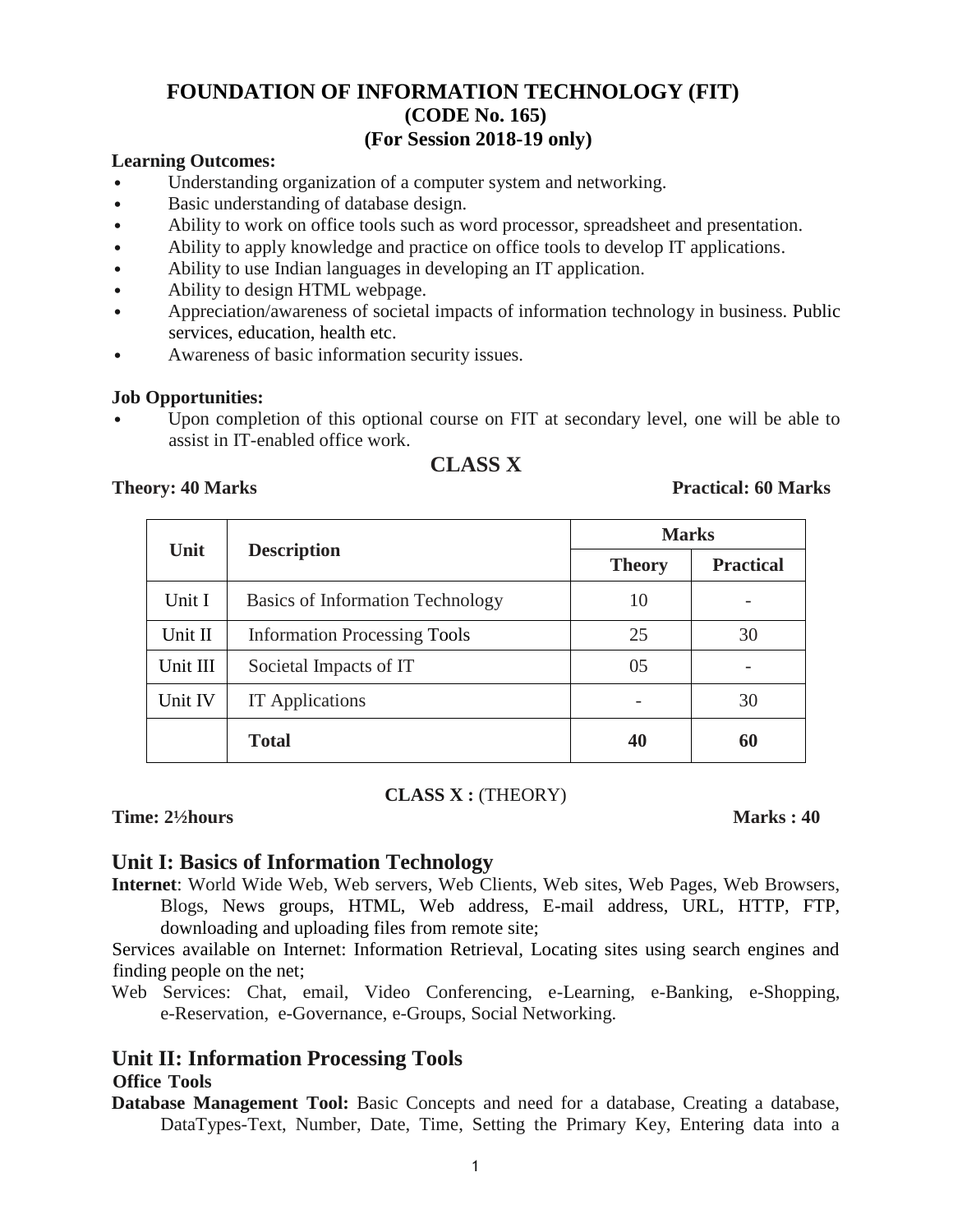database, Inserting and deleting Fields, Inserting and deleting Records, Field Size, Default Value, Creating Query using Design view.

#### **Information Representation Methods**

#### **Hyper Text Markup Language**

Introduction to Web Page Designing using HTML, Creating and saving an HTML document, accessing a web page using a web browser (Google Chrome, Internet Explorer, Mozilla Firefox, Opera, Apple Safari, Net scape Navigator);

**Elements in HTML:** Container and Empty elements, Designing web pages using the following elements:

HTML, HEAD, TITLE, BODY (Attributes: BACKGROUND, BGCOLOR, TEXT, LINK, ALINK, VLINK, LEFTMARGIN, TOPMARGIN), FONT(Attributes: COLOR, SIZE, FACE), BASEFONT(Attributes: COLOR, SIZE, FACE), CENTER, BR (Break), HR(Horizontal Rule, Attributes: SIZE, WIDTH, ALIGN, NOSHADE, COLOR) inserting comments, H1..H6 (Heading), P (Paragraph), B (Bold), I (Italics), U (Underline), UL & OL (Unordered List & Ordered List Attributes: TYPE, START), LI (List Item)

Insertion of images using the element IMG (Attributes: SRC, WIDTH, HEIGHT, ALT,

ALIGN), Super Script SUP, Subscript SUB, Creating Table using the element TABLE (BACKGROUND, BGCOLOR, WIDTH, CELLSPACING, CELLPADDING, BORDER), TR, TH, TD, ROWSPAN, COLSPAN, Internal and External Linking between Web Pages:

Significance of linking, A - Anchor Element (Attributes: NAME, HREF, TITLE, MAILTO) **XML (Extensible Markup Language)**

Introduction to XML, Difference between XML and HTML with respect to the following: Data separation, data sharing, document structure, tags, nesting of elements, attributes, values. XML Elements - Defining own tags in XML, root elements, child elements and their attributes; Comments in XML, White space and new line in XML, well formed XML documents, validating XML documents, XML Parser, Viewing XML documents in a web browser.

#### **Unit III: Societal Impacts of IT**

Information Security: Virus, Worms, Trojans and Anti-Virus Software, Spyware, Malware, Spams, Data Backup and recovery tools and methods, Online Backups, Hacker and Cracker with regard to Computer Data and Applications, Social Networking Information security provisions in e-commerce, Benefits of ICT in Education, Healthcare, Governance, Virtual, School, emergence of Knowledge economy, Impact of ICT on Society: Knowledge based society, Infomania, Digital Unity and Digital Divide.

#### **Unit IV: IT Applications**

Students are suggested to work on the following suggestive areas using Database Management Tool and HTML on topics implementing the tools/elements covered in the course.

#### **Domains:**

#### **Database Design:**

- Personal Data Record File
- School/Class Result Record
- Employee Payroll
- Stock Inventory
- Vehicle Parking Record File

#### **Webpage Design:**

- My Home Page
- My School